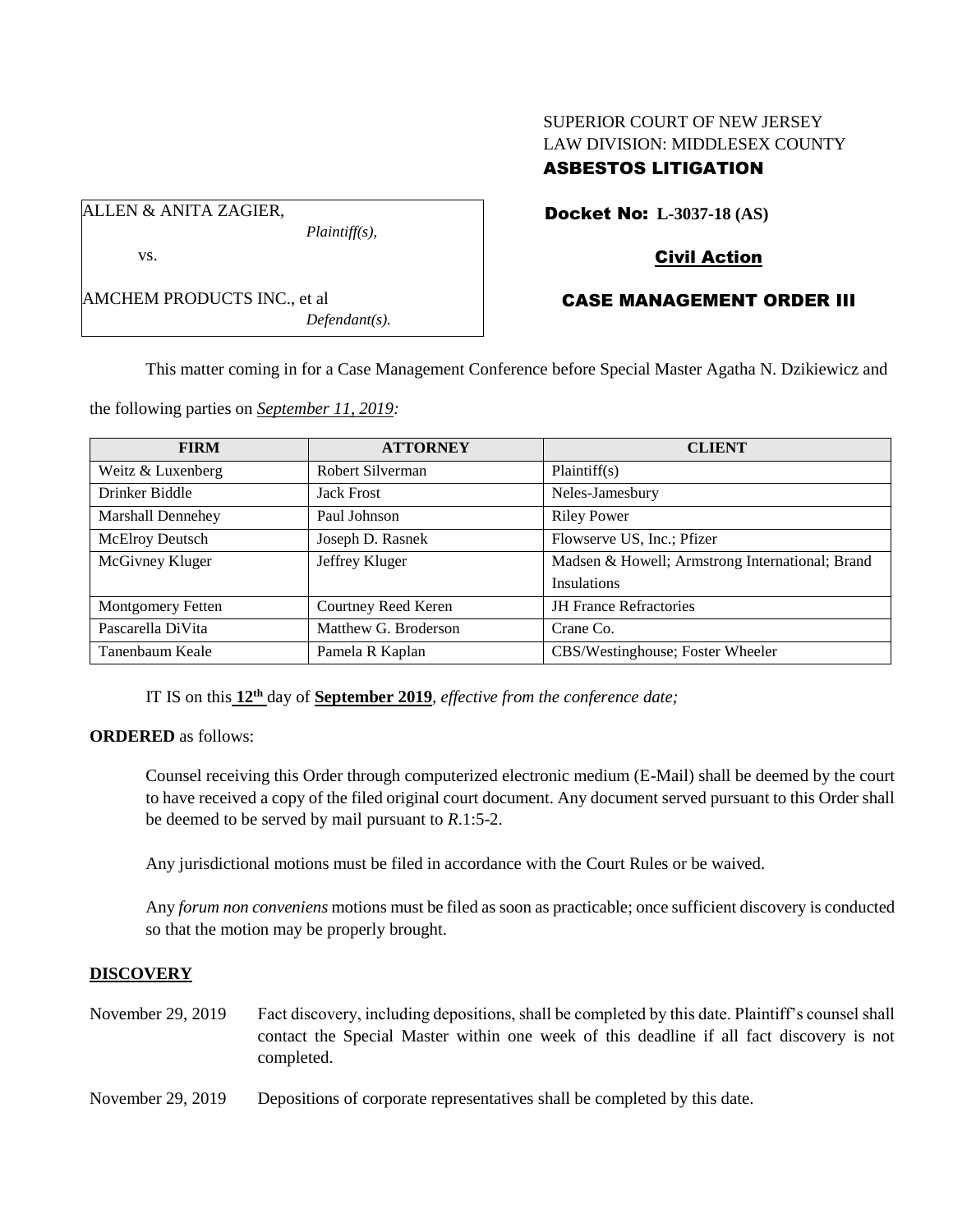## **EARLY SETTLEMENT**

January 3, 2020 Settlement demands shall be served on all counsel and the Special Master by this date.

### **MEDICAL EXPERT REPORT**

- December 16, 2019 Plaintiff shall serve medical expert reports by this date.
- December 16, 2019 Upon request by defense counsel, plaintiff is to arrange for the transfer of pathology specimens and x-rays, if any, by this date.
- March 6, 2020 Defendants shall identify its medical experts and serve medical reports, if any, by this date. In addition, defendants shall notify plaintiff's counsel (as well as all counsel of record) of a joinder in an expert medical defense by this date.

## **LIABILITY EXPERT REPORTS**

- December 16, 2019 Plaintiff shall identify its liability experts and serve liability expert reports by this date or waive any opportunity to rely on liability expert testimony.
- March 6, 2020 Defendants shall identify its liability experts and serve liability expert reports, if any, by this date or waive any opportunity to rely on liability expert testimony.

### **SUMMARY JUDGMENT MOTION PRACTICE**

- January 3, 2020 Plaintiff's counsel shall advise, in writing, of intent not to oppose motions by this date.
- January 17, 2020 Summary judgment motions shall be filed no later than this date.
- February 14, 2020 Last return date for summary judgment motions.

### **EXPERT DEPOSITIONS**

April 3, 2020 Expert depositions shall be completed by this date. To the extent that plaintiff and defendant generic experts have been deposed before, the parties seeking that deposition in this case must file an application before the Special Master and demonstrate the necessity for that deposition. To the extent possible, documents requested in a deposition notice directed to an expert shall be produced three days in advance of the expert deposition. The expert shall not be required to produce documents that are readily accessible in the public domain.

### **PRE-TRIAL AND TRIAL**

| January 17, 2020         | The settlement conference previously scheduled on this date is <b>cancelled</b> .                                                                                                     |
|--------------------------|---------------------------------------------------------------------------------------------------------------------------------------------------------------------------------------|
| March 26, 2020 @ 10:00am | Settlement conference. All defense counsel shall appear with authority to negotiate<br>settlement and have a representative authorized to negotiate settlement available by<br>phone. |

 $\_$  , and the set of the set of the set of the set of the set of the set of the set of the set of the set of the set of the set of the set of the set of the set of the set of the set of the set of the set of the set of th